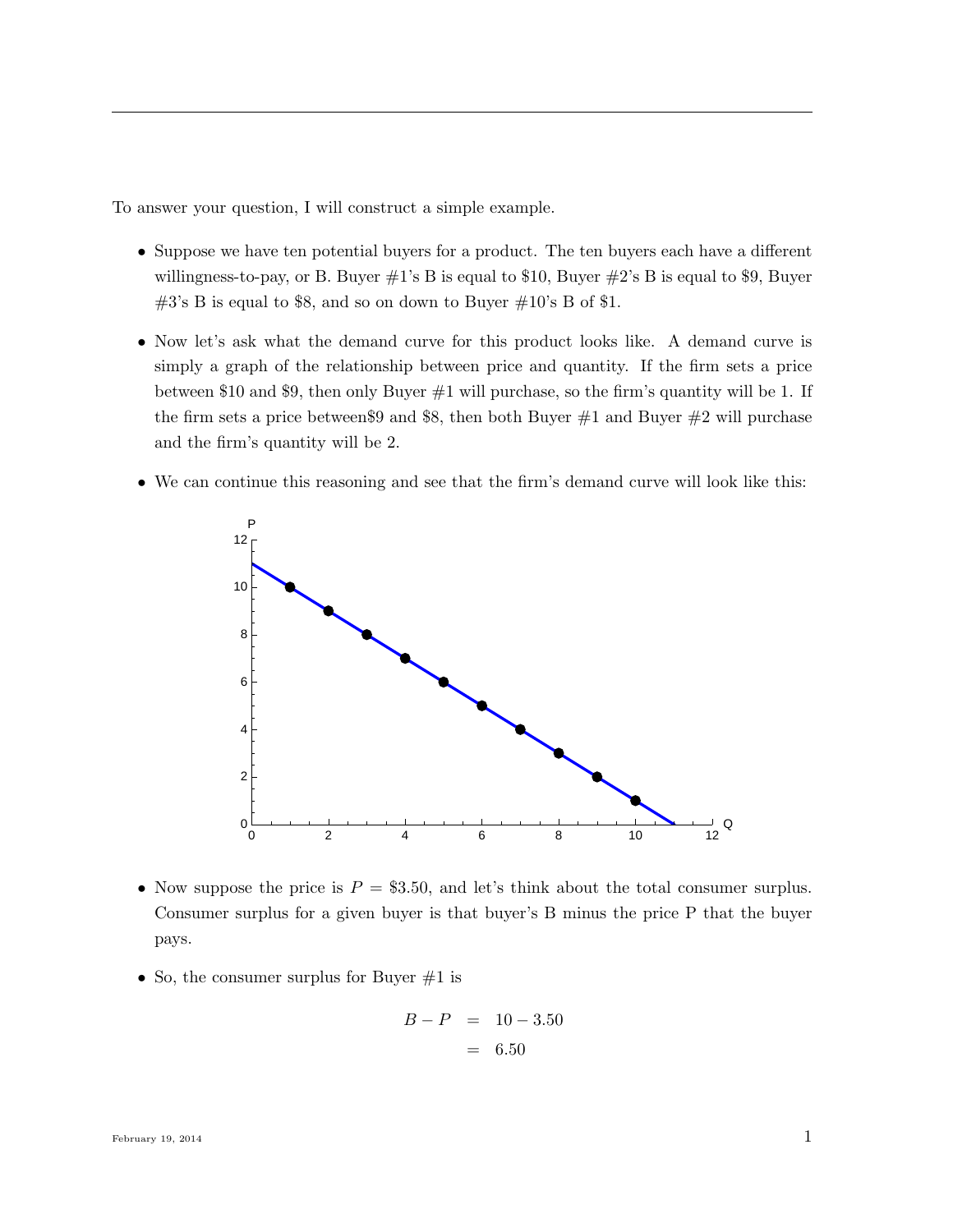• Graphically, Buyer #1's consumer surplus is the shaded rectangle below. This buyer purchases one unit (the base of the rectangle) and gets \$6.50 in consumer surplus on that one unit.



• Consumer surplus for Buyer  $#2$  is

$$
B - P = 9 - 3.50
$$

$$
= 5.50
$$

• Buyer #2's consumer surplus is the shaded rectangle below.